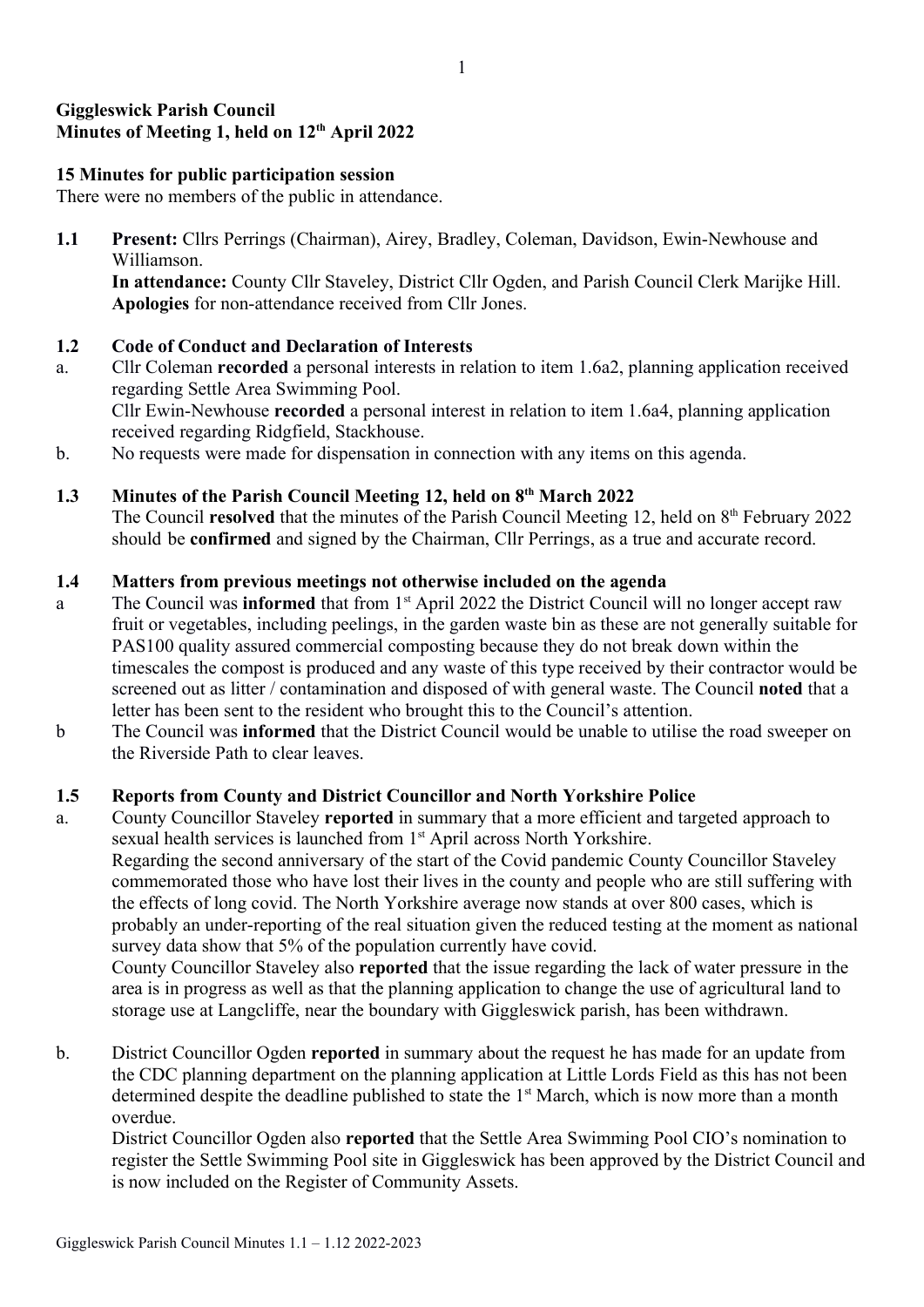c. The Council had received the written police report, which contained 8 incidents during the period between 6 March and 10 April 2022, all minor.

# 1.6 Planning

## a. Applications

- 1 YDNPA: C/31/637A householder planning permission for erection of first floor extension to existing garage to form office above and new electric vehicle charging point to the front elevation at 4 Meadow Rise. The Council ratified its decision to notify the YDNPA it had no comments to make.
- 2 CDC: 2022/23826/VAR application for variation of condition no. 7 of application reference number 2020/22081/FUL in accordance with the advice in the Anderson Green Report November 2021, Settle Swimming Pool, Kendal Road. The Council ratified its decision to notify CDC it had no comments to make.
- 3 CDC: 2022/23843/HH proposed extension and detached garage, The Mallards, Raines Road. The Council ratified its decision to notify CDC it had no comments to make.
- 4 YDNPA: C/31/61D householder planning permission for siting of timber clad summerhouse in garden, Ridgfield, Stackhouse. The Council agreed to notify the YDNPA it had no comments to make.
- 5 CDC: 2022/23895/LBC Rebuilding two stone chimney stacks, 2 Belle Hill. The Council agreed to notify CDC it had no comments to make.

#### b. Decisions

1 CDC: 2022/23826/VAR – application for variation of condition no. 7 of application reference number 2020/22081/FUL in accordance with the advice in the Anderson Green Report November 2021, Settle Swimming Pool, Kendal Road. Granted

#### c. Other planning matters

1 The Council had received an update regarding Section 106 planning gain funds in relation to the development at Little Lords Field and noted that, if the planning application is successful, a legal agreement is drawn up between the District Council and the developer which would detail the Section 106 contributions and the trigger points for the contributions to be made. The Council agreed to contact the CDC Sports Development Officer and arrange a follow-up meeting to discuss further details for the S106 agreement.

#### 1.7 Reports and updates regarding parish maintenance matters

## a. Harrison Playing Fields:

- The Council had received an increased quotation for the grass cutting this year, owing to increased fuel costs of £210.00 per cut + VAT compared with £170.00 per cut + VAT last year, as well as a quotation for the strimming and clearing of verges at £28.00 per hour + VAT, compared with £25.00 per hour + VAT last year. Despite this significant increase, the Council resolved to accept these quotations, proposed by Cllr Coleman and seconded by Cllr Ewin-Newhouse.

- The Council considered a proposed plan of action to water the newly planted trees on the Harrison Playing Fields fortnightly this summer and agreed in principle to contribute to the cost of water to Cllr Bradley who will voluntarily carry out the watering. The Council agreed that Cllr Bradley should proceed and provide further details as to the actual costs of the water in due course.

- The Council **agreed** to ask for a quotation from its handyman for the painting of the posts and sign of the gate near the Vicarage.

- Regarding the application form to the Fields in Trust the Council resolved to submit this, proposed by Cllr Williamson and seconded by Cllr Coleman.

- There was no report on Health and Safety issues.

- Regarding the first draft Risk Assessment, the Council decided that Members would assess the contents and discuss their findings in detail at the next Parish Council meeting.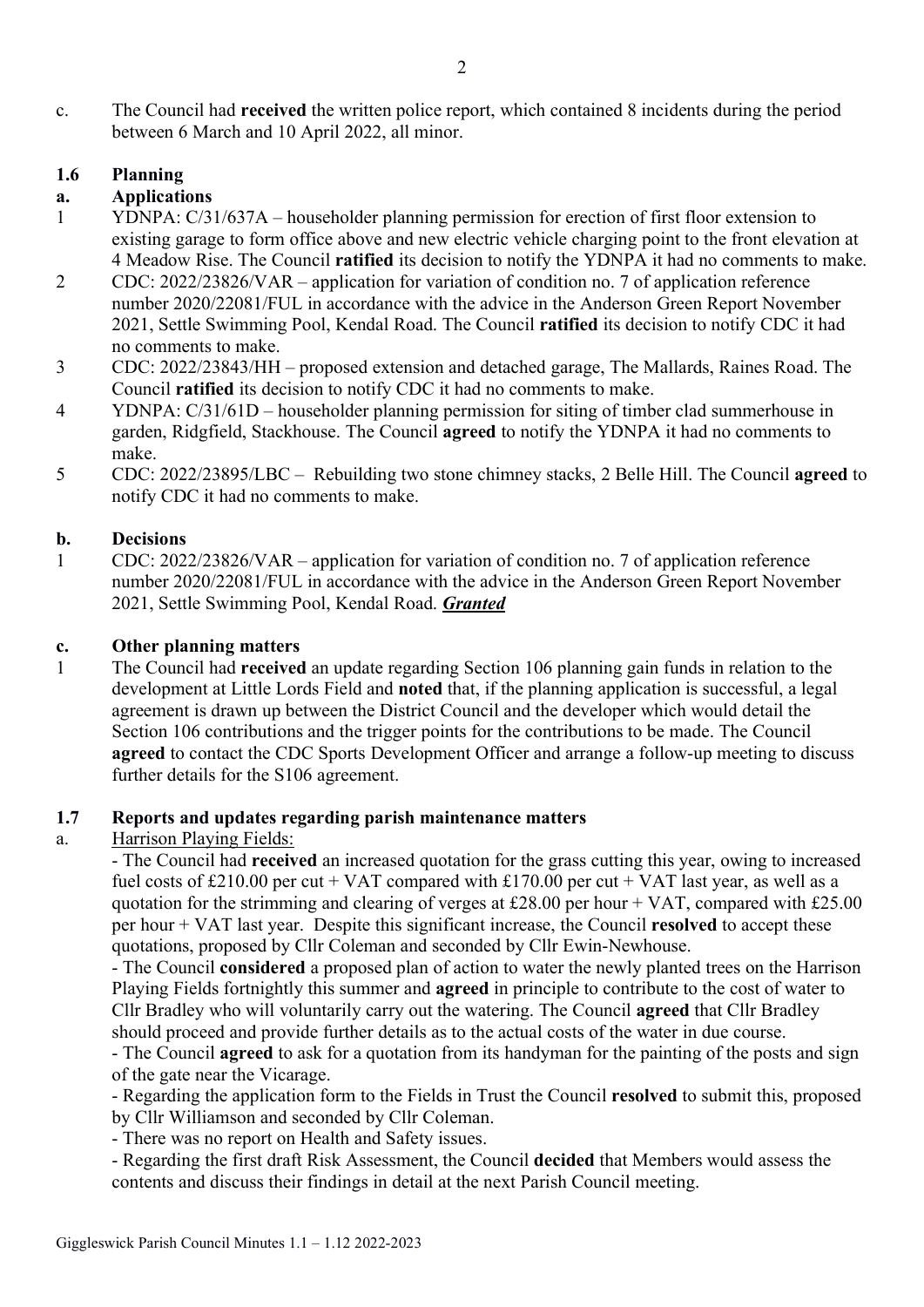- No further issues relating the to Harrison Playing Fields were reported.

# b. street lighting:

The Council was informed that LP 37 at Otter Rise on Bankwell Road is still not repaired and that the new LP 32 column, near the staff entrance at Settle College, is still not connected by ENW. The Council decided to contact NYCC Highways and ask for a clarification. It noted that County Cllr Staveley will raise this matter with the Highways Officer.

## c. Giggleswick School's path through the Glebe Field The Council agreed to contact Giggleswick School Bursar and ask if they could maintain the areas near the two gates into the Glebe Field, as these have become very muddy in recent weeks.

- d. protection of bridge over Tems Beck to Tems Street The Council had sent a letter to all residents on Tems Street, canvassing their views regarding the proposed installation, by NYCC Highways, of a removable bollard of a sympathetic design to protect the integrity of the stone bridge structure by restricting / reducing passage of motor vehicles. Following the responses from the residents the Council noted that County Cllr Staveley will assess residents' opinions and report back at the next Parish Council meeting.
- e. broken handrail on the steps hat lead from the back of the Harts Head Hotel The Council had received two representations that the steps behind the Harts Head Hotel are unkempt and that the handrail is broken. The Council had assessed the condition of the area and decided to report the broken handrail to North Yorkshire County Council, who are responsible for the maintenance on this footpath.

# f. parking issues on pavement between Style House and Bucks Lane

Cllr Airey informed the Council of numerous representations received regarding vehicle parking on the pavement on Raines Road between Style House and Bucks Lane, where motorhomes and workman's vans obstruct the pavement, seriously inconveniencing pedestrians. The Council decided to report this to the PCSO and ask if the owners of these vehicles could be warned that parking on the pavement is a potential danger to pedestrians and others.

## g. speeding issues

The Council was informed that two of the three banners from the '20's Plenty for Us' campaign group are installed and will be rotated regularly.

h. further issues relating to NYCC Highways There were no further issues relating to NYCC Highways reported.

## 1.8 Reports and updates on parish matters other than maintenance

# a. The Queen's Platinum Jubilee Jubilee celebrations  $2<sup>nd</sup>$  to  $5<sup>th</sup>$  June 2022

The Chairman, Cllr Perrings, reported on the progress made regarding The Queen's Platinum Jubilee celebrations. The community working group had discussed to start the celebrations on 2<sup>nd</sup> June at the Church for a procession with Queen and Attendant to the Harrison Playing Fields where the beacon will be lit at 9.45 pm, followed by fireworks. Workshops will be held to make willow lanterns. On 5<sup>th</sup> June all residents are invited to the 'Big Lunch' on Church Street, followed by a regatta on Tems Beck. A flower display in the village might be funded by County Cllr Staveley's Locality Budget Fund.

The Council had received a representation that the land next to the Riverside Path could be turned into a Community Orchard as part of a Jubilee item. The Council reiterated its position that the two co-owners should both agree to commence negotiations for selling this piece of land.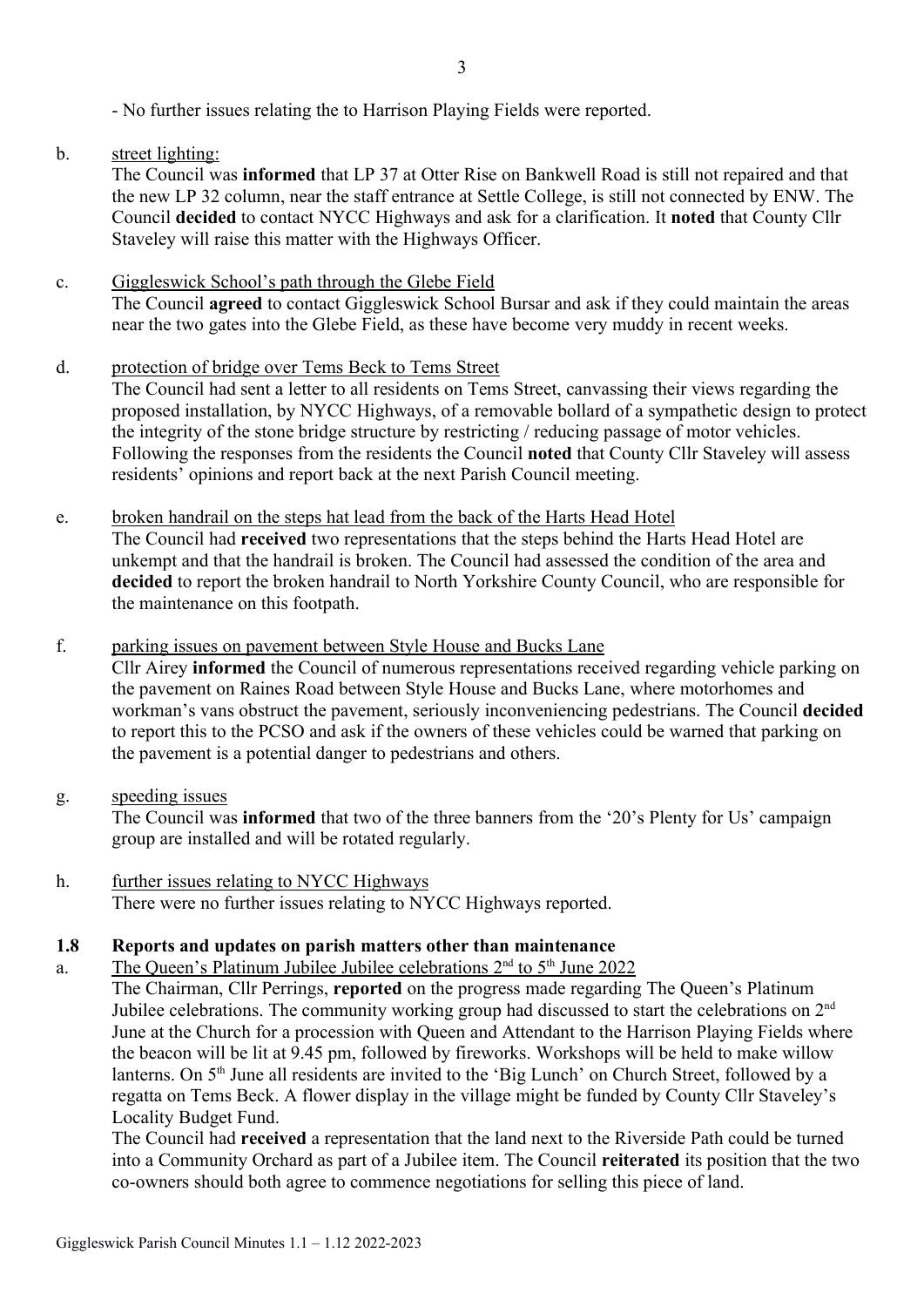The Council considered the installation of The Queen's Green Canopy plaque and decided that the Chairman, Cllr Perrings, should get some quotations for a flat seating area, either as a circle or a semi circle, in which the plaque could be engraved and report back at the next Parish Council meeting.

# b. Parish Council elections 5 May 2022

The Council had received the Notification of Uncontested Parish Elections and noted it has five vacancies. The Chairman, Cllr Perrings, thanked all those standing down for their support and hard work, in particular Cllrs Airey and Jones, who have served on the Parish Council for a combined period of approximately 85 years.

# 1.9 Financial Matters

- a. The Council approved the Financial Statements, including the bank reconciliation to 31 March 2022 and it noted the total balance of all accounts as £15,409.17.
- b. The Council approved the following papers:

- Summary of Receipts and Payments for the Financial Year 2021-2022. The Council noted total receipts of £28,725 and total payments of £34,752, resulting in a deficit of £6,027. The Council further noted that a total payment of £6,070 has been taken from capital funds, resulting in a surplus of £44.83.

- the Annual Accounts 2021-2022 versus the Annual Accounts 2020-2021;

- the Bank reconciliation for the Financial Year 2021-2022. The Council verified the bank reconciliation and Cllrs Bradley and Davidson reported that no issues were found.

c. The Council resolved to approve payment of the following accounts:-

- YLCA of £433 as annual membership subscription from 1 April 2022 to 31 March 2023;

- clerk of £518.00 as salary for April 2022;
- clerk of £135.00 as expenses for January to March 2022;
- NYCC of £3,553.18 as street lighting energy costs 2021-2022.

The Council noted payment of monthly charges to HSBC for banking services of £6.20 to be deducted on  $6<sup>th</sup>$  April.

The Council approved the transfer of £4,639.00 from the Skipton Building Society account to the HSBC bank account to cover all payments.

d. The Council noted that, following the uncontested elections result, two from the three signatories will not return as Member and **resolved** to authorise the clerk to carry out payments by internet bank transfer and increase the daily transfer limit to £3,000 per day, until such time that a new bank mandate is operational.

The Council resolved to instruct the clerk to start the process of changing the Parish Council's bank mandate with HSBC and appoint new signatories at the next Parish Council meeting. Proposed by Cllr Williamson and seconded by Cllr Coleman.

# 1.10 Reports on or notice of meetings of other bodies

\* NYCC: Area Locality Roadshows for residents of Skipton and Ripon Area to find out about the upcoming changes to local government in North Yorkshire on 4th April

\* The Council noted receipt of thank you letters regarding GPC donations from Giggleswick PCC; Giggleswick Primary School; Freda's Community Playgroup and Pre-School; and Settle Area Swimming Pool.

\* The Council noted the approval of registration as Assets of Community Value and Settle Area Swimming Pool is now included on the Craven District Register of Community Assets.

\* Friends of the Dales: Living Verges Campaign